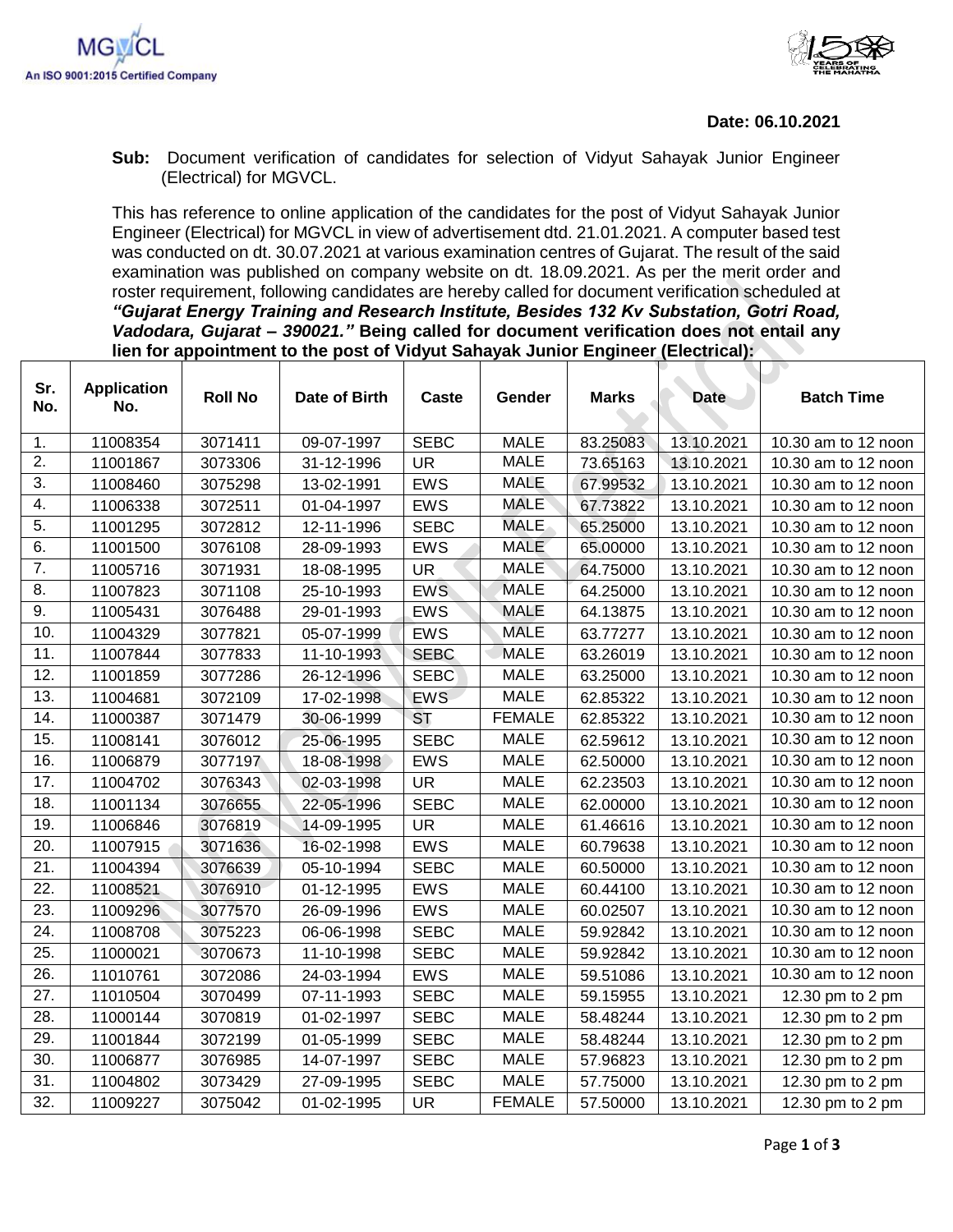



| Sr.<br>No. | <b>Application</b><br>No. | <b>Roll No</b> | Date of Birth | Caste       | Gender        | <b>Marks</b> | <b>Date</b> | <b>Batch Time</b> |
|------------|---------------------------|----------------|---------------|-------------|---------------|--------------|-------------|-------------------|
| 33.        | 11004573                  | 3075200        | 27-08-1993    | <b>SC</b>   | <b>MALE</b>   | 57.36552     | 13.10.2021  | 12.30 pm to 2 pm  |
| 34.        | 11004073                  | 3072248        | 09-10-1998    | SC          | <b>MALE</b>   | 57.25000     | 13.10.2021  | 12.30 pm to 2 pm  |
| 35.        | 11004092                  | 3077414        | 20-06-1997    | UR          | <b>FEMALE</b> | 56.25000     | 13.10.2021  | 12.30 pm to 2 pm  |
| 36.        | 11002075                  | 3077657        | 19-11-1995    | <b>ST</b>   | <b>MALE</b>   | 54.00000     | 13.10.2021  | 12.30 pm to 2 pm  |
| 37.        | 11002671                  | 3076922        | 20-02-1997    | <b>UR</b>   | <b>FEMALE</b> | 53.77746     | 13.10.2021  | 12.30 pm to 2 pm  |
| 38.        | 11003295                  | 3071304        | 07-11-1995    | <b>EWS</b>  | <b>FEMALE</b> | 52.75230     | 13.10.2021  | 12.30 pm to 2 pm  |
| 39.        | 11009489                  | 3077271        | 05-01-1996    | UR          | <b>FEMALE</b> | 52.50000     | 13.10.2021  | 12.30 pm to 2 pm  |
| 40.        | 11009631                  | 3072675        | 24-04-1998    | <b>UR</b>   | <b>FEMALE</b> | 51.50000     | 13.10.2021  | 12.30 pm to 2 pm  |
| 41.        | 11005125                  | 3071374        | 10-01-1993    | <b>UR</b>   | <b>FEMALE</b> | 51.21456     | 13.10.2021  | 12.30 pm to 2 pm  |
| 42.        | 11003212                  | 3073442        | 14-12-1998    | <b>SEBC</b> | <b>FEMALE</b> | 50.75000     | 13.10.2021  | 12.30 pm to 2 pm  |
| 43.        | 11006699                  | 3074213        | 05-05-1995    | <b>ST</b>   | <b>MALE</b>   | 49.93311     | 13.10.2021  | 12.30 pm to 2 pm  |
| 44.        | 11009831                  | 3078026        | 12-05-1996    | <b>ST</b>   | <b>MALE</b>   | 49.25000     | 13.10.2021  | 12.30 pm to 2 pm  |
| 45.        | 11006189                  | 3073961        | 12-10-1996    | <b>ST</b>   | <b>MALE</b>   | 48.75000     | 13.10.2021  | 12.30 pm to 2 pm  |
| 46.        | 11002379                  | 3074416        | 31-07-1995    | <b>ST</b>   | <b>MALE</b>   | 48.45534     | 13.10.2021  | 12.30 pm to 2 pm  |
| 47.        | 11005744                  | 3073704        | 01-05-1997    | <b>ST</b>   | <b>MALE</b>   | 48.13908     | 13.10.2021  | 12.30 pm to 2 pm  |
| 48.        | 11007757                  | 3077397        | 19-06-1997    | <b>EWS</b>  | <b>FEMALE</b> | 47.50000     | 13.10.2021  | 12.30 pm to 2 pm  |
| 49.        | 11000922                  | 3075721        | 21-12-1997    | <b>SEBC</b> | <b>FEMALE</b> | 47.50000     | 13.10.2021  | 12.30 pm to 2 pm  |
| 50.        | 11010589                  | 3077500        | 20-06-1996    | <b>ST</b>   | <b>MALE</b>   | 46.85763     | 13.10.2021  | 12.30 pm to 2 pm  |
| 51.        | 11001403                  | 3077417        | 01-07-1994    | <b>EWS</b>  | <b>FEMALE</b> | 46.50000     | 13.10.2021  | 12.30 pm to 2 pm  |
| 52.        | 11002571                  | 3070777        | 08-03-1999    | ST          | <b>MALE</b>   | 46.39850     | 13.10.2021  | 12.30 pm to 2 pm  |

Candidates are requested to bring following documents for verification in original and also submit a self-attested or a true copy of the same:

- 1. Online application form along with two recent passport size photographs affixed on the application form.
- 2. School Leaving Certificate.
- 3. Mark sheets of final year of Graduation/or last two Semesters of Graduation Certificate issued by College/University.
- 4. Certificate from the institute/ university mentioning percentage marks obtained in case grading system is in place.
- 5. Degree Certificate, if available.
- 6. Caste (SC/ST/SEBC/EWS) Certificate/Disability Certificate (if applicable).
- 7. Valid Caste (Roster Category) Certificate of Reserved category of Gujarat State only will be considered.
- 8. In case of SEBC candidates, Valid Non Creamy Layer Certificate issued in Gujarati -**પરિશિષ્ટ "ક"**/ **પરિશિષ્ટ** -**૪ (ગજુ િાતી)** by the Competent Authority of Gujarat State.
- 9. In case of EWS category candidates, valid certificate as per resolution No. EWS/122019/45903/A dtd. 23.01.2019 and dt. 25.01.2019 prescribed format (in English : Annexure – KH" or in Gujarati - પરિશિષ્ટ – "ગ) in issued by the Competent Authority of Gujarat State.
- 10. In case of Physically Handicapped Candidates, Valid Certificate of Civil Surgeon is required. (showing % of Disability).
- 11. In case of Ex. Armed force Personnel, necessary certificate should be attached.
- 12. In case of Dependent of Retired Employee, Relieving Order or Certificate issued to the employee should be attached.